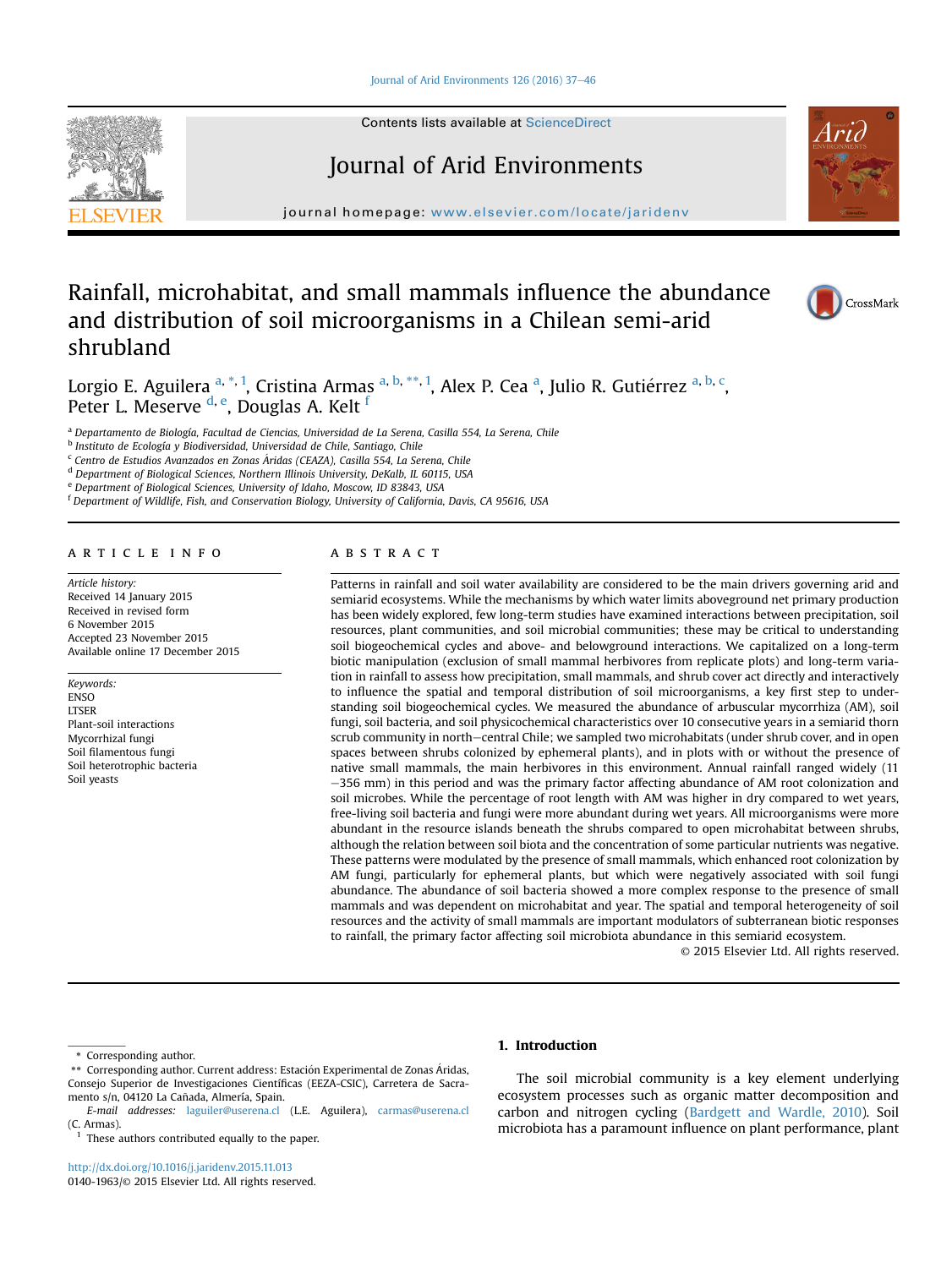community diversity, and composition ([Barea et al., 2011; Bever](#page-9-0) [et al., 2010; Wardle et al., 2004\)](#page-9-0). Nonetheless, the reciprocal effect also occurs. The composition, abundance, and activity of soil microbial communities not only depends on climate and soil physicochemical properties (e.g., pH, temperature, nutrients, or moisture; [Bardgett and Wardle, 2010; Soudzilovskaia et al., 2015\)](#page-9-0), but also is closely linked to plant communities through complex interactions (e.g., [Bardgett and Wardle, 2010; Bever et al., 2010\)](#page-9-0). Plants affect the quality and quantity of soil properties, particularly organic resources, and provide the organic carbon required for the functioning of the soil microbial decomposer system and obligate root-associated organisms such as symbiotic mutualists [\(Wardle](#page-9-0) [et al., 2004](#page-9-0)). Thus, fluctuations in the biomass of soil and rhizospheric microbial communities and their structure may covary with the structure, composition, and productivity of plant communities ([Bardgett and Wardle, 2010; Lozano et al., 2014](#page-9-0)).

Arid environments are characterized by heterogeneity in rainfall, soil resources, and structure of plant communities, both in space and time ([Noy-Meir, 1973](#page-9-0)). This heterogeneous environment may ultimately affect the composition, distribution, and abundance of soil microorganisms. Plant communities in arid shrublands usually form a mosaic of perennial plant patches interspersed within a matrix of soil with low plant cover most of the year [\(Aguiar](#page-8-0) [and Sala, 1999\)](#page-8-0). During the rainy and most favorable season, many of these arid shrublands host the growth of an ephemeral plant community (e.g., vegetation in Mediterranean and other warm-arid climates such as lowland Chilean deserts or the Mojave or Sonoran deserts of North America; Gutiérrez et al., 2010; Jiménez et al., [2011\)](#page-9-0). This heterogeneity in rainfall and vegetation patterns ultimately produces strong spatial and temporal patchiness in biogeochemical processes and the distribution of soil resources ([Austin et al., 2004; Reynolds et al., 1999](#page-9-0)). Plant patches formed by shrubs or trees and other perennial grasses usually lead to the development of "resource islands" or "islands of fertility" compared to the relatively or temporary infertile soils in areas between shrubs ([Reynolds et al., 1999; Schlesinger et al., 1996\)](#page-9-0). Overall, these shrubresource islands act as points of high biological activity, both for plants (see examples in [Callaway, 2007; Pugnaire et al., 2011](#page-9-0)) and soil microbial communities [\(Aguilera et al., 1999; Goberna et al.,](#page-8-0) [2007; Hortal et al., 2013](#page-8-0)), enhancing microbial biomass; C, N, and ATP content; microbial respiration; enzymatic activities; and nutrient cycling associated with the activity of this biota, such as higher C and N mineralization rates [\(Goberna et al., 2007; Hortal](#page-9-0) [et al., 2013\)](#page-9-0).

Another less documented factor that may affect soil microbial communities is the presence of organisms from higher trophic levels, such as herbivores, whose activity (e.g., foraging, digging, defecation or lair construction) affects not only the vegetation but the structure and physicochemical characteristics of soils in deserts (e.g., [Kelt, 2011; Whitford, 2002; Whitford and Steinberger, 2010\)](#page-9-0), thus potentially influencing the distribution and abundance of soil microorganisms. Herbivores may also influence the dispersal of soil microbiota. It is acknowledged that mycophagy by mammals can be a key mechanism of fungal dispersal (e.g., Nuñez et al., 2013; Wood [et al., 2015](#page-9-0)), and they may also act as epizoochorus vectors dispersing microbial propagules attached to their fur ([Frank et al.,](#page-9-0) [2009; Godfrey, 1957](#page-9-0)).

Long-term studies in semiarid environments in north–central Chile have shown that the composition and productivity of ephemeral plant communities is determined largely by the availability of water, which in turn is driven mainly by inter-annual climatic fluctuations associated with El Niño  $-$  Southern Oscillation (ENSO) events (Gutiérrez et al., 2010; Jiménez et al., 2011; [Meserve et al., 2003\)](#page-9-0). ENSO events in this region comprise irregular oscillations between warm-rainy (El Nino) and cold-dry (La ~

Niña) periods, and these climatic cycles provoke huge variations in plant cover, productivity, and diversity (Gutiérrez et al., 2010; [Jim](#page-9-0)é[nez et al., 2011](#page-9-0)). Overall, precipitation, soil water availability, and plant community distribution and dynamics likely influence variation in the density and activity of soil microbial communities, together determining soil fertility and the path and dynamics of biogeochemical cycles at a community level [\(Austin et al., 2004\)](#page-9-0). However, few long-term studies in arid systems have analyzed how precipitation, plants, and their interactive effects on the spatial and temporal distribution of soil properties may influence the abundance of soil microorganisms, a key first step to understanding soil biogeochemical cycles ([Bardgett and Wardle, 2010; Soudzilovskaia](#page-9-0) [et al., 2015](#page-9-0)) and aboveground-belowground interactions [\(Wardle](#page-9-0) [et al., 2004\)](#page-9-0) in these heterogeneous arid environments.

We analyzed the long-term role of precipitation, microhabitat, and biotic factors on the abundance of soil microorganisms and soil characteristics in a semiarid shrubland. We distinguished three main functional and taxonomical groups of soil microbiota: bacteria, saprophytic fungi, and arbuscular mycorrhiza fungi (AM), and we analyzed the percentage of root length colonized by the latter. We hypothesized that precipitation, plants, soil resources, and their distribution would play a key role affecting the long-term pattern of abundance of soil microorganisms, and that disturbance by herbivores would modulate this belowground response. We predicted that precipitation would be the main driver of soil microbial abundance, and we expected a close positive relation among rainfall, available soil resources, plant cover, and abundance of soil microorganisms. Higher water availability in ENSO years translates to higher primary production [\(Holmgren et al., 2006; Meserve](#page-9-0) [et al., 2003](#page-9-0)), enhancing soil organic matter (SOM) and potentially enhancing the mineralization of organic matter [\(Whitford, 2002\)](#page-9-0). This could increase the availability of SOM and nutrients for microorganisms and plants, respectively. We also predicted that the abundance of soil microorganisms would be higher under shrubs compared to open spaces, as soil resources would be higher under shrubs, particularly in ENSO rainy years. Finally, herbivores in this system are native small mammals, and we expected that these would indirectly affect the abundance of soil microbiota; we anticipated this influence to be greatest under shrub cover where these species are more protected from predation (and hence where they burrow, defecate, and spend more time), but also to an unclear extent in open habitats where their favoured foods grow in wet years [\(Lagos et al., 1995](#page-9-0)).

## 2. Material and methods

## 2.1. Study site

The study was performed in a Long-Term Socio-Ecological Research site (LTSER) (sensu [Anderson et al., 2008\)](#page-8-0) located in a valley ("Quebrada de Las Vacas", 230 m elevation) in Bosque Fray Jorge National Park (henceforth "Fray Jorge") in north-central Chile, a World Biosphere Reserve (30°38′S, 71°40′W). The climate is semiarid Mediterranean, with 90% of the 127 mm annual precipitation falling in winter months (May through September). Daily maximum temperatures range from ca.  $26-28$  °C in summer to 24–26 °C in winter; mean minimum daily temperatures are 10 °C in summer and  $0-2$  °C in winter. Fog and coastal breezes have a strong ameliorating impact on local climate, particularly in summer (Gutiérrez et al., 2010). Annual rainfall exceeding mean long-term values is usually associated with El Niño  $-$  Southern Oscillation events (Gutiérrez et al., 2010), which generally last about one year and occur every  $3-5$  years. During the period of study (1997 $-2006$ ) rainfall varied greatly among years and ranged from 11 to 337 mm ([Fig. 1](#page-2-0)): rainfall was lower than average in four of ten years, and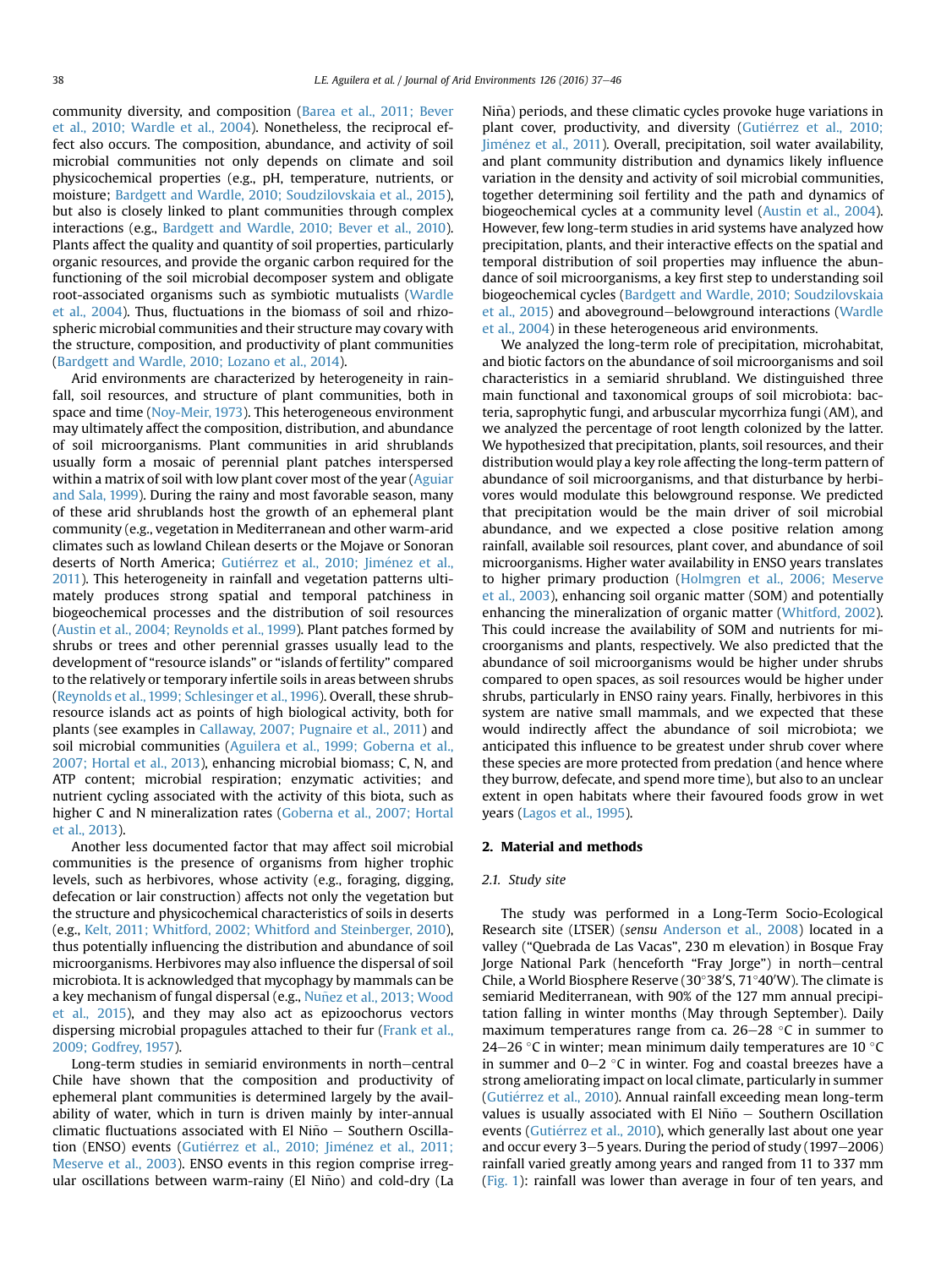<span id="page-2-0"></span>

Fig. 1. Soil Water Content (SWC) (a), pH (b), Electrical Conductivity (EC) (c), and concentration of total Nitrogen (d), available Phosphorus (e), Potassium (f), and Organic Matter (g) content in soils from 1997 through 2006 in plots where small mammals were present (+SM) or excluded (-SM; either only degus [1997-2000] or all small mammals [2001-2006] were excluded) and in two microhabitats (beneath the canopy of Adesmia bedwellii shrubs or in open spaces). Data are raw mean values (±SE) from three shrubs/open spaces in each of four plots per SM biotic treatment. Annual rainfall is included as bars in the SWC panel (a); mean annual rainfall is ca. 127 mm and cross-hatched bars signify much higher rain than normal rainfall years, i.e. >200 mm, while clear bars signify lower than <200 mm. Statistical results are shown in [Table 1](#page-5-0) and [Appendix 2](#page-8-0).

ENSO events in 1997 and 2002 resulted in heavy rainfall (330 and 337 mm, respectively). Rainfall was close to average in 2003 and 2005 (80 and 90 mm, respectively). See [Armas et al. \(2016\)](#page-9-0) and [Montecinos et al. \(2016\)](#page-9-0) in this special issue for further details on the climate of the study area.

The plant community is characterized as a thorn-scrub shrubland composed mainly of drought-deciduous and evergreen shrubs  $2-3$  m in height, and an assemblage of ephemeral plants during the winter-spring growing season (Gutiérrez et al., 2010). The domi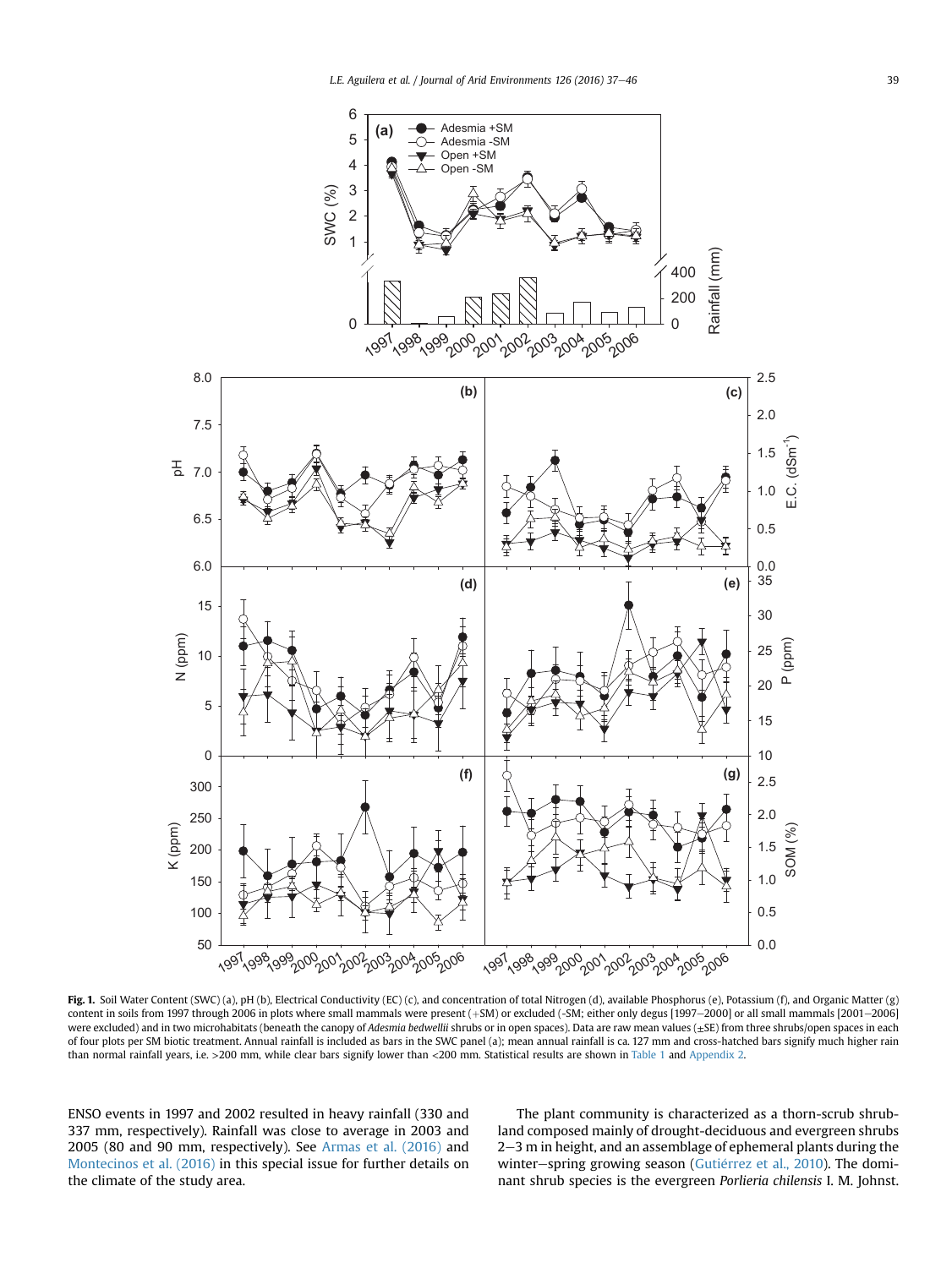(Zygophyllaceae,  $25-35%$  cover), followed by the droughtsemideciduous Adesmia bedwellii Skottsb. (Fabaceae, 2.6-5.7% cover; Adesmia hereafter) and the drought-deciduous Proustia cuneifolia D. Don (Asteraceae, 4.0-9.5% cover). A comprehensive description of the plant species composition and abundance at the site is provided in Gutiérrez et al. (2010) and references cited therein. Soils are loamy sand with 85% sand, 8% silt, and 6% clay ([Aguilera et al., 1999](#page-8-0)).

A long-term study site was established here in 1989 and the associated experimental design has been maintained for more than 25 years, making this the longest such study in temperate South America [\(Guti](#page-9-0)é[rrez et al., 2010](#page-9-0)). This LTSER initially included sixteen 75  $\times$  75 m experimental plots (0.56 ha), each separated by at least 50 m. Plots were randomly assigned to four biotic treatments (with four replicates each; see details in [Kelt et al., 2013](#page-9-0)), but only two are relevant to this study: these are small mammal exclusions (-SM), and control treatments ( $+SM$ ), the latter of which enable full access by all species. Control treatments  $(+SM)$  had low (1 m) fencing buried 40 cm into the ground with 2.5-cm holes at ground level every 2 m to allow access by all small mammals. The four  $-SM$  plots had similar fencing but were designed to exclude some or all small mammals; from 1989 to 2000 these excluded only degus (Octodon degus), one of the largest and the most abundant small mammal at our site, but from 2001 to 2006 this treatment excluded all small mammals (for simplicity, we will call degu and small mammal exclusion plots as -SM plots, although they are treated as different treatment levels in the statistical analyses). Differences in small mammal abundance and population dynamics across treatments are presented elsewhere in this special issue ([Meserve et al., 2016](#page-9-0)). Differences in ephemeral plant cover and composition among microhabitats (e.g., under shrub canopy vs. open microhabitat between shrubs) and between small mammal exclusion treatments are available in Madrigal-González et al. [\(2016\)](#page-9-0) in this issue, and [Meserve et al. \(2003\)](#page-9-0), respectively. The percent cover of ephemeral and perennial plants was estimated by the line-intercept method ([Mueller-Dombois and Ellenberg, 1974\)](#page-9-0) along four permanent 75-m transects per plot, spaced 15 m apart from one another. For measuring ephemeral plant cover, we randomly selected 10 1.5-m segments on each transect, and recorded the presence and absence of ephemeral plants at 30 points at 5-cm intervals (i.e., 300 points per transect-line, 1200 points per plot). The same segments were sampled each year. For perennial plant cover, each 75-m transect was subdivided into 150 points at 0.5-m intervals (i.e., 600 points per plot). Percent cover was determined as  $100 \times$  number of individual plants per point/ total number of sampling points [\(Mueller-Dombois and Ellenberg,](#page-9-0) [1974\)](#page-9-0). Individual plants were identified to the species level. As more than one individual may be intercepted per sampling point, cover values could exceed 100%.

# 2.2. Soil sampling and soil microbial analyses

In 1997 we randomly selected three Adesmia shrubs of similar size (2–3 m<sup>2</sup> in canopy cover area) in each plot (3 shrubs per plot in 4 plots per treatment [with vs. without the presence of small mammals]; therefore, 12 replicates per treatment level) and we collected paired soil samples under shrub canopies and in adjacent areas of bare ground at least 1 m away from the canopy edge (hereafter referred to as open spaces or open microhabitat). Soil samples were subsequently collected at the beginning of October from 1997 to 2006. This corresponds to mid-spring and occurs after winter rainfalls; as such it generally corresponds to the onset of senescence of the ephemeral plant community (depending on the pattern of annual rainfalls, plant cover peaks between August and October). Approximately 0.5 kg of soil was collected in each microsite from the top 20 cm of soil profile, where microbes and mycorrhizae fungi are most abundant; [Aguilera et al. \(1999\)](#page-8-0) presented a similar analysis as here but spanned one year of measurements, and only included control plots. Most of the roots of ephemeral species and fine roots of the shrub species in this area occur within this 20 cm soil depth [\(Morales et al., 2015](#page-9-0)). Each soil sample was ca. 700 cc in volume, corresponding to a hole  $6-7$  cm wide, 20 cm deep (e.g.,  $1.2 \times 10^{-3}$  to  $5.4 \times 10^{-4}$  percent of the shrub canopy cover that is, on average,  $2-3$  m<sup>2</sup>). Each hole was refilled with soil from an adjacent Adesmia shrub and we payed close attention to not resample at the same spots where we had sampled in previous years. Each soil sample (from each shrub individual or open area) was thoroughly mixed and immediately separated into two subsamples which were stored in hermetically sealed plastic bags in a field cooler. These were transported to the laboratory and microbial analyses initiated on one subsample within 6 h of sample collection (see below). The other subsample was again divided in two parts: one was immediately weighed and used to measure soil gravimetric water content by subsequent drying in an oven, while the other part was sent to the Instituto de Investigaciones Agropecuarias (INIA) for soil physicochemical analyses (all analytical protocols from [Porta et al., 1986\)](#page-9-0): soils were first sieved through a 2 mm mesh and roots were removed; pH was determined in a 1:2.5 (w/v) suspension of soil in water and with a pH-meter (Hanna Instruments Model HI 2221, USA) and electrical conductivity was determined by the saturated-paste method and measured with a conductivimeter (Hanna Instruments Model HI 2300, USA). Total nitrogen (i.e., soil inorganic and organic N) concentration was estimated by Kjeldahl analysis in a semi-automatic analyser (Quimis Model Q328S21, UK). Available phosphorus was extracted with a 0.5 M NaHCO3 solution at pH 8.5 (Olsen method) and measured by colorimetry with a spectrophotometer (Spectronic D21, Milton Roy Limited, USA). Available potassium was extracted with 2 M ammonium acetate 1 M at pH 7.0 and measured an atomic spectrophotometer (Agilent Technologies AA 240, USA).

We estimated the percentage of root length colonized by arbuscular mycorrhizae (AM) fungi in fresh roots  $(1-2 \text{ mm dia.})$ isolated from each soil sample (for ephemerals in open areas) or directly from the root system of Adesmia. We followed sampling recommendations provided by [Kormanik and McGraw \(1982\)](#page-9-0) and collected 10 to 20 segments of  $1-2$  cm long totaling 20 cm of root length per sample. These root samples were put in vials with 10 ml of Formalin-Acetic-Alcohol fixing solution (FAA). Roots were then submerged in 10% KOH at 90 $\degree$ C, then washed with distilled water and stained with Trypan blue in lactoglycerol following a modification of the procedure by [Phillips and Hayman \(1970\)](#page-9-0). A modified line-intercept method [\(McGonigle et al., 1990](#page-9-0)) was applied to determine the percentage of roots colonized by AM. For each sample, presence of hyphae, vesicles, and arbuscules was recorded and a minimum of 50 intersection points were scored in these root segments under a microscope (Nikon Eclipse E200,  $400 \times$  magnification). Note that the percentage of ephemeral plant root length colonized by AM fungi (AM colonization intensity hereafter) was estimated for each sample irrespective of the ephemeral species involved, and thus is an estimate of mean community AM colonization intensity [\(Soudzilovskaia et al., 2015](#page-9-0)). Nonetheless, only 4 of the 54 ephemeral species present in this site had a mean ground cover greater than 5% and were present in all the years measured (see Appendix 1, Table S1, [Kelt et al., 2013](#page-9-0)); 8 other species had mean ground cover greater than 1%, and not all were present in all years. All other species were much less abundant. Thus, the ephemeral roots sampled for AM analyses likely belonged to these four species across years, although we cannot be sure of this.

In each soil sample we also estimated the abundance of: 1) viable yeast and both saprophytic and mycorrhizae fungi, and 2)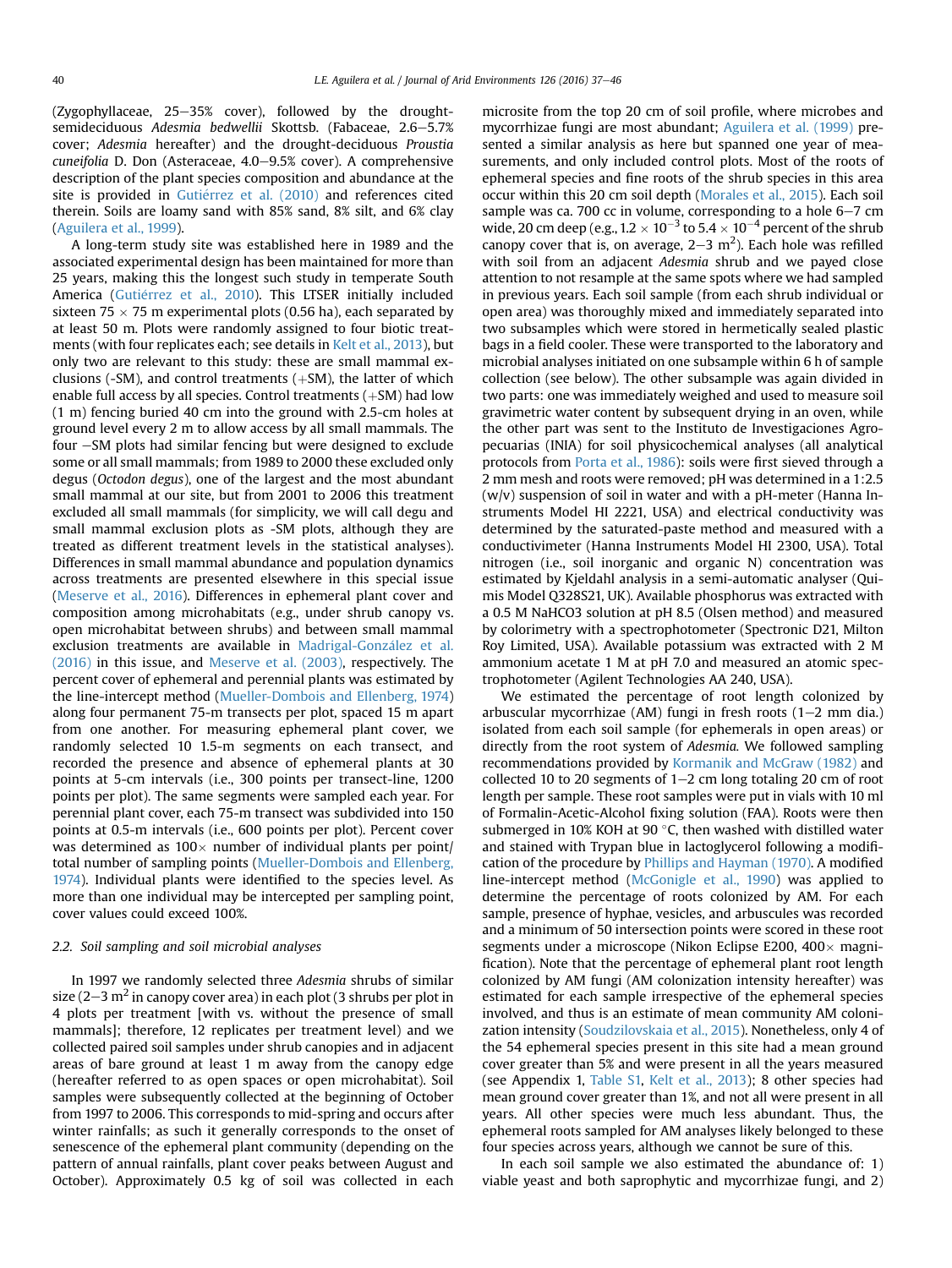abundance of viable aerobic-mesophilic-heterotrophic bacteria using the dilution plate count method [\(Parkinson et al., 1971](#page-9-0)). We air-dried 10 g of soil from each soil sample for 1 h and transferred these to dilution bottles containing 90 ml of sterile deionized water. The soil solution was allowed to settle in the bottles for 15 min and was then shaken at 2800 rpm for 15 min on a magnetic stirrer. Immediately following dispersion, we made five series of 10-fold dilutions of the suspensions by pipetting 1 ml aliquots into tubes containing 9 ml of sterile deionized water. Thus, final dilutions were  $10^{-6}$  fold from original concentrations. From this point, protocols to estimate bacteria and fungi differed. To tally viable bacteria, 1 ml aliquot of each of the final three dilutions (10<sup>-4</sup>, 10<sup>-5</sup>,  $10^{-6}$  of original dilution) were transferred to 9 cm diameter Petri dishes with 20 ml of molten medium R2A agar (DIFCO Laboratories, Detroit, USA) and kept at 45 $\degree$ C. This R2A agar was supplemented with 1% sterilized soil water extract obtained from a saturated soil paste extract of 10 g of soil. This addition of sterilized soil inoculum favors bacterial colony growth compared to R2A agar alone ([Parkinson et al., 1971\)](#page-9-0). The R2A agar was supplemented with 100 ug/g cycloheximide to avoid fungal growth. Petri dishes were incubated in a universal U-Memmert incubator at 25  $\degree$ C for 7 days, after which bacterial colonies were tailed. We followed a similar procedure to grow yeast and fungi, but for these the growing medium used was Potato Dextrose Agar (DIFCO Laboratories, Detroit, USA) supplemented with 1% sterilized soil water extract and 100 ug/g tetracycline to avoid bacterial growth. As with bacteria, these Petri dishes were incubated at 25  $\degree$ C for 7 days and then yeast or saprophytic filamentous colonies were counted. The number of fungi and bacterial colonies that grew in each Petri dish ranged from 30 to 300 colonies. Each dish contained an etched grid of 1  $cm<sup>2</sup>$  squares, and we tallied the number of bacterial or fungal colonies under a stereoscopic microscope (Carton,  $20 \times$  magnification). Abundance (colony forming units; CFU  $g^{-1}$  soil) was calculated as the number of colonies multiplied by the dilution factor applied on each dish.

## 2.3. Statistical analysis

We compared soil physicochemical characteristics, AM colonization intensity, and soil microbial (bacteria or fungi) abundance across the following fixed-factors: small mammal treatment (control vs. exclusion of small mammals), microhabitat (under shrub canopies vs. open areas), and time  $(10 \text{ years}; 1997-2006)$ . As our model was incomplete (e.g., we excluded degus from 1997 to 2000, but we excluded all small mammals from 2001 onwards), we reparametrized the model using two fixed factors, microhabitat and another single factor with 20 "small mammal\_year" levels (i.e., 10 years  $\times$  2 small mammal treatment levels per year), and the interaction among these fixed factors. We thus have a design with 48 microsites per year (2 small mammal treatments per year, 4 plots each, 3 Adesmia shrubs per plot, 2 microhabitats at each shrub) and 10 years of monitoring (480 samples overall). For each dependent variable we performed an analysis of variance using general linear models. Sample measurements were repeated across years on the same shrubs and open spaces within the same plots, so we accounted for temporal correlation (dependence) among measurements using a first-order autocorrelation structure (corAR1; Gał[ecki and Burzykowski, 2013](#page-9-0)) on shrubs and open areas within plots and across years. We included soil physicochemical characteristics as covariates in the analyses of AM colonization intensity and soil microbial abundance. Several variables were lntransformed to meet assumptions of normality: soil fungi and bacterial abundance; soil organic matter; N, P, and K concentration; and soil conductivity. Whenever necessary, heterogeneous variances among treatments were modeled assigning different variances for each treatment (Gał[ecki and Burzykowski, 2013\)](#page-9-0). Significance was established at  $p < 0.05$  but we consider  $p < 0.10$  to reflect "strong trends" that may have ecological importance. Posthoc comparisons were performed using the Di Rienzo, Guzmán, and Casanoves test (universally referred to as the DGC test; [Di](#page-9-0) [Rienzo et al., 2002](#page-9-0)). We also performed multiple regression analyses to evaluate the relation of soil microbial abundance and AM root colonization with precipitation, soil physicochemical characteristics, and ephemeral or shrub cover. We first tested for (and confirmed the lack of) multicollinearity among predictor variables (the variance inflation factor for any predictor was <5). Analyses were conducted in R (R Development Core Team, 2013) using the interface implemented in InfoStat statistical software (v. 2013; [http://www.infostat.com.ar\)](http://www.infostat.com.ar). Data are given as means  $\pm$  1 SE throughout ( $n = 3$  shrubs/open areas per plot, with 4 plots per biotic exclusion treatment).

# 3. Results

#### 3.1. Soil physiochemical characteristics

Soil gravimetric water content (SWC) differed among years and was significantly correlated with annual rainfall  $(r^2 = 0.62,$  $P < 0.001$ ). SWC differed between microhabitats in some years  $(2001–2004)$  when SWC beneath shrubs was almost twice as high as in open spaces colonized by ephemeral plants [\(Fig. 1a](#page-2-0), [Table 1\)](#page-5-0). Not surprisingly, SWC was highest in those years with high annual rainfall (e.g., >200 mm such as the ENSO year 1997, the period 2000-2002, see also SWC beneath shrubs in 2004) and, overall, lowest in years with annual rainfall below 100 mm. Although SWC differed across small mammal\_time levels [\(Table 1\)](#page-5-0) they reflected differences across years more than across small mammal treatment levels (post-hoc data in Appendix 2, Table S3 see trends in [Fig. 1](#page-2-0)a).

Soil pH and electrical conductivity (EC) generally were higher under shrubs than in open areas ([Fig. 1b](#page-2-0), c; [Table 1\)](#page-5-0), and the latter exhibited a significant small mammal\_time x microhabitat treatment interaction without a clear pattern in the differences among factors and across years. Patterns of soil pH were clearer than EC. Soil pH decreased during a very dry (1998) year and between 2001 and 2003 (two wet years followed by one dry year), particularly in open areas (post-hoc tests in Appendix S2, Table S3). In contrast, EC generally was greater under shrub canopies but exhibited some temporal fluctuations that appeared inconsistent across microhabitat and SM treatments. Soil nutrient concentration and SOM differed primarily among microhabitats (Fig.  $1d-g$ ) although this evidently was dependent on other treatments as there was a significant small mammal\_time x microhabitat treatment interaction ([Table 1](#page-5-0)). Overall, there were greater amounts of nutrients and soil organic matter (SOM) beneath shrubs than in open areas [\(Fig. 1;](#page-2-0) [Table 1\)](#page-5-0) and overall there were only modest and inconsistent differences in soil nutrient concentration and SOM content among SM treatments except for K concentration that was higher beneath shrubs where small mammals were present than in plots from which they were excluded (significant in 1997, 1999, 2002,  $2004-06$ ). However, the overall tendency for SOM content and nutrient concentration was for similar values among SM treatments (post-hoc tests in Appendix S2, Table S3; trends in [Fig. 1](#page-2-0)). Nonetheless, there was no relation (or only a very weak one) between soil physicochemical characteristics and rainfall or SWC (Appendix 3, Table S4). For example, total N concentration was lowest in the prolonged rainy event of 2000–2002, and highest in the very dry La Nina event of 1998 and 1999, but it was also highest in two other ~ rainy ENSO years (1997 and 2006) [\(Fig. 1\)](#page-2-0).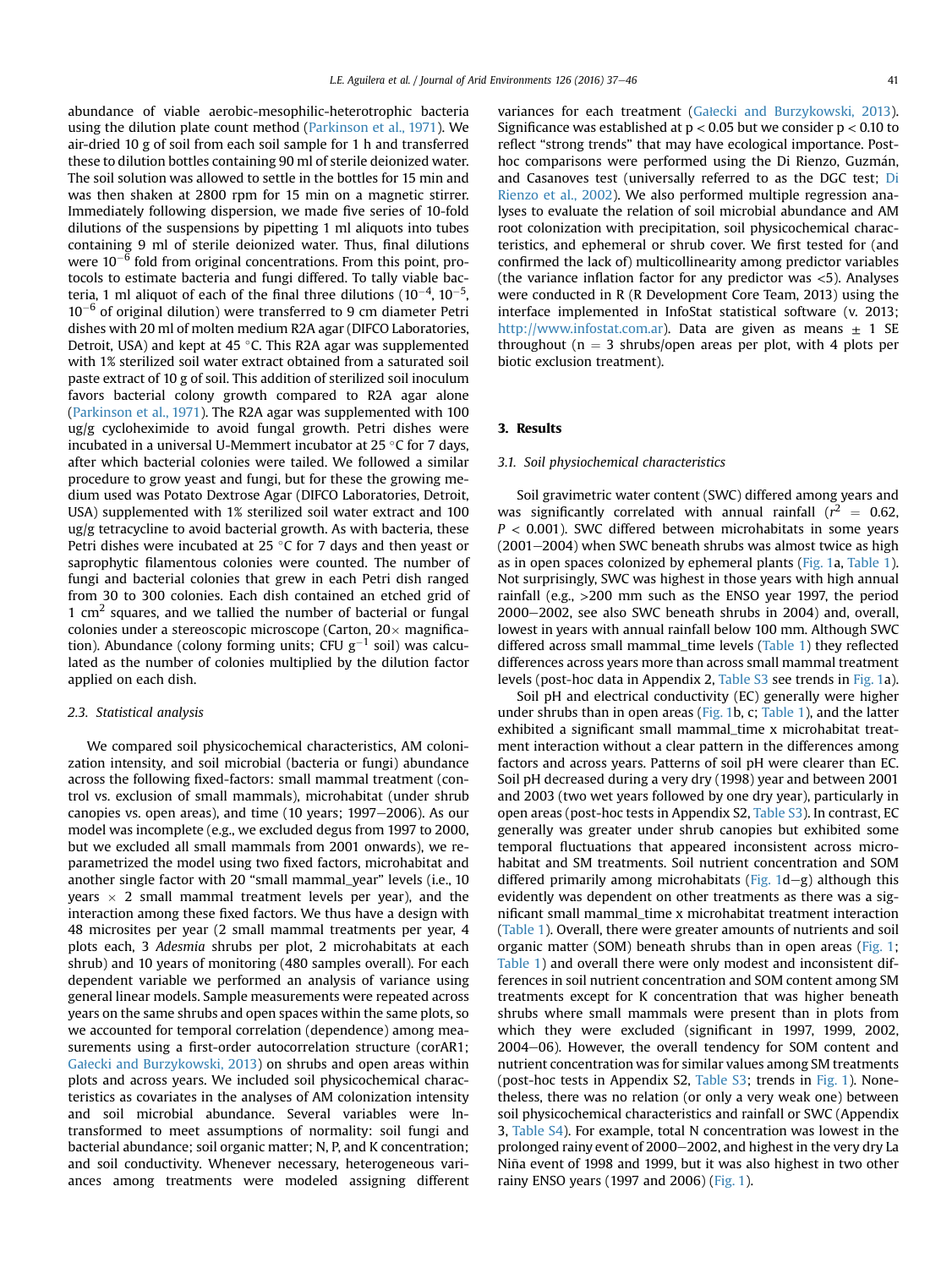#### <span id="page-5-0"></span>Table 1

Results (F-values) from general linear models on: Soil Water Content (SWC), soil Electrical Conductivity (EC), pH, Organic Matter (SOM) content, and concentration of soil total Nitrogen (N), available Phosphorus (P) and Potassium (K). Small mammal\_Time (control or with either degus [1997-2000] or all small mammals [2001-2006] excluded per year), Microhabitat (M; under shrub canopy vs. open spaces) and the interaction were considered fixed factors. All results were significant except for SOM differences across SM\_Y levels;  $*$ ,  $**$ ,  $***$  for  $p < 0.05$ , 0.01, 0.001, respectively.

|                                               | df | <b>SWC</b>             | LL                     | рH                        | SOM               |                       |                       |                         |
|-----------------------------------------------|----|------------------------|------------------------|---------------------------|-------------------|-----------------------|-----------------------|-------------------------|
| Small Mammal _Time (SM_Y)<br>Microhabitat (M) | 19 | $36.96***$<br>65.88*** | $6.01***$<br>281.93*** | $11.07***$<br>$148.22***$ | 1.15<br>189.24*** | $6.56***$<br>49.79*** | $4.82***$<br>37.19*** | $4.00***$<br>$50.41***$ |
| SM_Y x M                                      | 19 | $3.48***$              | $2.47***$              | $1.66*$                   | $2.23***$         | $1.75*$               | $2.01**$              | 1.87*                   |

#### 3.2. AM colonization intensity

AM colonization of roots showed clear differences among small mammal\_time levels and microhabitats (Fig. 2, Table 2). The percentage of mycorrhizae was lowest (ca.  $20-50\%$ ) in rainy years with high rainfall (above 200 mm) and highest (ca.  $60-75\%$ ) in the driest years (La Niña 1998-99 years and 2003). Both shrubs and ephemerals displayed higher AM colonization intensity of roots in plots where small mammals were present  $(+SM)$  in the prolonged rainy event (2000-2001); ephemeral plants also exhibited similar differences in  $1998-99$  (Fig. 2). A priori contrasts to check if the pattern of AM colonization intensity before and after 2001 could be associated to the presence of several small mammal species during the period of  $1997-2000$  in the  $-SM$  treatment (i.e., if there were differences between trends in plots with only degu excluded  $[1996-2000]$  or all small mammals excluded  $[2001$  onwards]) showed no differences across -SM levels ( $F_{1,345} = 0.36$ , p = 0.50).

AM colonization intensity was greater under shrub canopies (e.g., on roots of Adesmia shrubs) than in open areas (e.g.,



Fig. 2. AM colonization intensity (percentage of root length colonized by AM fungi; mean  $\pm$  S.E.) in roots of Adesmia bedwellii shrubs (upper panel) and ephemeral plants roots from open spaces (lower panel) from 1997 through 2006 in plots where small mammals were present  $(+SM)$  or excluded  $(-SM;$  either only degus  $[1997-2000]$  or all small mammals [2001-2006] were excluded). Annual rainfall is included in the lower panel as in [Fig. 1a](#page-2-0). Results from the two microhabitats (M) are presented in separate panels for clarity, but all data were analyzed together; symbols with different letters (irrespective of the panel) are different after post-hoc DGC test. Statistical results are shown in Table 2.

ephemeral plants), but only in some years (1997, 2005, 2006, Table 2 and post-hoc tests presented in Fig. 2). Multiple regression showed that annual rainfall, soil pH, and P concentration were the principal factors affecting AM colonization intensity (Table 3), although soil N concentration and shrub cover tended to influence this as well. AM colonization of roots was positively associated with higher pH and nutrient concentration, but negatively so with rainfall, and tended towards negative association with shrub cover  $(P < 0.1,$  Table 3).

# Table 2

Results (F-values) from general linear models on AM colonization intensity and abundance of fungi and bacteria in soils. The following soil variables were included as covariates: Soil Water Content (SWC), Electrical Conductivity (EC), pH, Organic Matter (SOM) content, and concentration of total Nitrogen (N), available Phosphorus (P) and Potassium (K). Small mammal\_Time (SM; control or with either degus [1997-2000] or all small mammals [2001-2006] excluded per year), Microhabitat (under the shrub or in open spaces) and the interaction were considered fixed factors. All significant results are highlighted in bold; \*, \*\*, \*\*\* for p < 0.05, 0.01, 0.001, respectively.

|                           | df | AM         | Fungi      | Bacteria   |
|---------------------------|----|------------|------------|------------|
| Small Mammal _Time (SM_Y) | 19 | $27.10***$ | $26.72***$ | 46.65***   |
| Microhabitat (M)          | 1  | $9.41**$   | 264.30***  | 1443.80*** |
| <b>SWC</b>                | 1  | 0.07       | 0.68       | 0.05       |
| pH                        | 1  | 1.68       | < 0.01     | 0.52       |
| EC                        | 1  | 0.12       | 0.35       | 0.07       |
| SOM                       | 1  | 0.05       | 0.01       | 0.97       |
| N                         | 1  | 1.07       | 0.15       | 2.65       |
| P                         | 1  | 0.01       | 0.82       | 1.10       |
| K                         | 1  | 0.71       | 0.07       | 0.03       |
| SM Y x M                  | 19 | 1.42       | $9.55***$  | $21.09***$ |

## Table 3

Multiple regression models of AM colonization intensity, and abundance of fungi and bacteria in soils. The following variables were included as regressors: Annual rainfall (Rain), Cover of ephemerals (Annuals\_cov), Cover of shrubs (Shrub\_cov), Soil Water Content (SWC), Electrical Conductivity (EC), pH, Organic Matter (SOM) content, and concentration of total Nitrogen (N), available Phosphorus (P) and Potassium (K). Presented are degrees of freedom (df), test statistic (F), and the slope of the regression for significant results. Significant values are highlighted in bold; \*, \*\*, \*\*\* for  $p < 0.05$ , 0.01, 0.001, respectively, <sup>TR</sup> for  $p < 0.1$ .

|             | df | AM                   |         | Fungi      |         | Bacteria   |         |
|-------------|----|----------------------|---------|------------|---------|------------|---------|
|             |    | F                    | Slope   | F          | Slope   | F          | Slope   |
| Rain        | 1  | 86.53***             | $-0.10$ | 123.64***  | 0.01    | 62.68***   | 0.01    |
| Annuals cov | 1  | 0.01                 |         | 1.14       |         | 0.01       |         |
| Shrub_cov   | 1  | $3.17$ <sup>TR</sup> | $-0.15$ | 2.24       |         | 2.32       |         |
| <b>SWC</b>  | 1  | 1.62                 |         | $7.15***$  | 0.20    | $23.79***$ | 0.56    |
| pH          | 1  | $9.23***$            | 7.20    | 33.83***   | 1.55    | 32.72***   | 2.47    |
| CE.         | 1  | 0.73                 |         | $14.17***$ | 0.68    | $29.55***$ | 1.42    |
| SOM         | 1  | 1.95                 |         | 0.70       |         | $8.40**$   | 1.04    |
| N           | 1  | $3.56^{\text{TR}}$   | 2.04    | $9.84***$  | $-0.38$ | $14.47***$ | $-0.68$ |
| P           | 1  | $4.86*$              | 5.95    | 0.53       |         | 0.38       |         |
| K           | 1  | 0.27                 |         | 0.02       |         | 1.24       |         |
| $r^2$       |    |                      | 0.42    |            | 0.46    |            | 0.51    |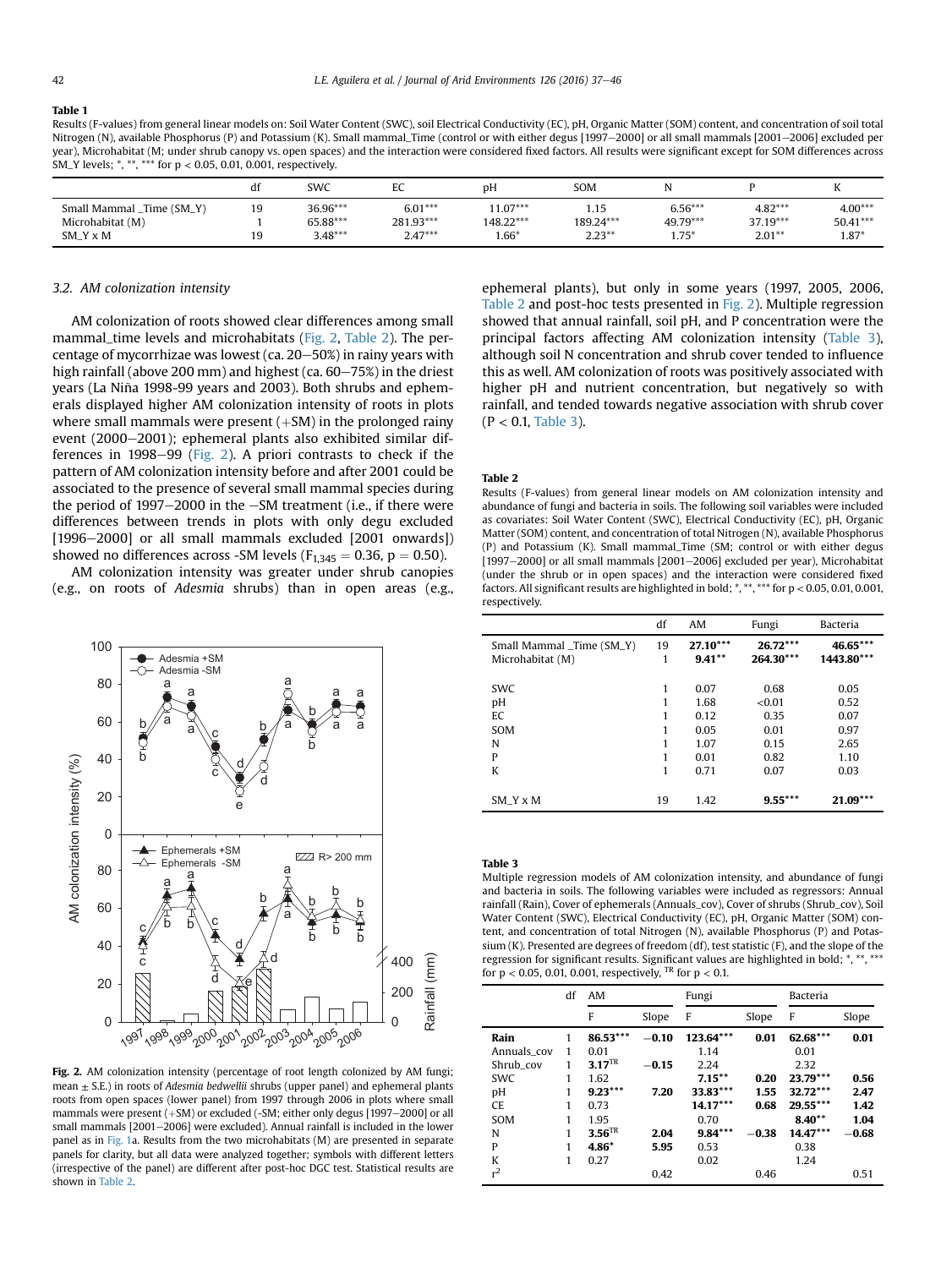#### 3.3. Soil microbial abundance

Patterns for soil microbial abundance (fungi and bacteria) generally were opposite to that documented for AM colonization intensity. Abundance of fungi in soils showed clear differences among small mammal\_time treatments, and particularly among microhabitats, although the interaction among both factors suggests particular trends (Fig. 3, [Table 2](#page-5-0)). Soil fungi were most abundant (ca. 12–15.0 CFU g $^{-1}$  soil, ln scale) in years with highest rainfall (above 200 mm), particularly in open areas, and they were least abundant (ca. 7.0 CFU g-1 soil, ln scale) in the driest year (La Niña 1998) although with similar low values in open areas in other dry years (1999, 2003-2006, open sites in control plots with small mammal access). Overall, soil fungi were most abundant in plots where small mammals were excluded (-SM, irrespective of the exclusion only of degus [1996-2000] or all small mammals [2001] onwards]) and beneath shrubs (but see post-hoc tests; Fig. 3, [Table 2](#page-5-0)). A priori contrasts showed no differences across -SM levels  $(F<sub>1.428</sub> = 1.79, p = 0.18).$ 

Abundance of soil bacteria showed a more complex pattern than soil fungi [\(Table 2](#page-5-0)), although overall trends generally were similar across years (Fig. 4 vs 3). As with fungi, bacterial counts varied greatly across years and microhabitats; bacterial counts were highest in wet years (>200 mm) and lowest in the dry La Niña 1998 year (Fig. 4), and bacterial abundance was higher under shrubs than in open sites. Unlike fungi, there seemed to be no overall effect of small mammal treatments (see post-hoc tests in Fig. 4) although results showed the influence of small mammal treatments in the context of other factors (significant microhabitat x small mammal\_time interaction). Thus, within each microhabitat, soil bacterial abundance was similar among SM treatments in most years; however, bacterial abundance beneath the shrubs was higher in control plots than in small mammal exclusions in three years (1997, 1998 and 2001), and the opposite occurred in open sites in two



Fig. 3. Abundance of soil fungi (mean  $\pm$  S.E.) under Adesmia bedwellii shrubs (upper panel) and open spaces (lower panel) from 1997 through 2006 in plots where small mammals were present  $(+SM)$  or excluded  $(-SM;$  either only degus [1997-2000] or all small mammals [2001-2006] were excluded). Error bars are presented but are visible only where they are greater than symbol size. See legend of [Fig. 2](#page-5-0) for further details.



Fig. 4. Abundance of soil bacteria under Adesmia bedwellii shrubs (upper panel) and open spaces (lower panel) from 1997 through 2006 in plots where small mammals were present  $(+SM)$  or excluded  $(-SM;$  either only degus  $[1997-2000]$  or all small mammals [2001-2006] were excluded). Error bars are presented but are visible only where they are greater than symbol size. See legend of [Fig. 2](#page-5-0) for further details.

years (1999 and 2006; Fig. 4). A priori contrasts showed differences across -SM levels ( $F_{1,428} = 20.66$ ,  $p < 0.001$ ); that is, there were differences in bacteria counts when only degu was excluded [1996-2000] or all small mammals were excluded [2001 onwards]. However, Fig. 4 shows that differences in soil bacteria abundance between  $+$  SM treatment (free passage of all small mammals) and exclusion of degu or all small mammals were only significant for some particular years (1997–98 and 2001 beneath shrubs; 1999 and 2006 in open areas) both before and after the exclusion treatment changed. Thus, changes in soil bacteria abundance were probably more influenced by differences in rainfall and microhabitat conditions across years than by changes in the small mammal exclusion treatment.

Multiple regression showed that annual rainfall, soil water content (SWC), soil pH, soil electrical conductivity, and soil total N concentration were most strongly associated with abundance of soil fungi and bacteria ([Table 3;](#page-5-0) SOM also affected soil bacteria abundance); of these, only total N showed a negative trend. Annual rainfall, by large, had the greatest influence on the models, followed by soil pH and EC. Shrub and ephemeral plant covers did not seem to have a significant linear effect on the abundance of soil microorganisms.

# 4. Discussion

Abundance of soil microorganisms in semiarid Chile was strongly influenced by annual precipitation; rainfall negatively affected AM colonization intensity but positively affected the abundance of free-living soil microorganisms. This may be an expected result for this semiarid ecosystem, and it likely is not surprising that the abundance of soil microorganisms varied in relation to the spatial and temporal heterogeneity of soil physicochemical properties, which in turn were influenced by the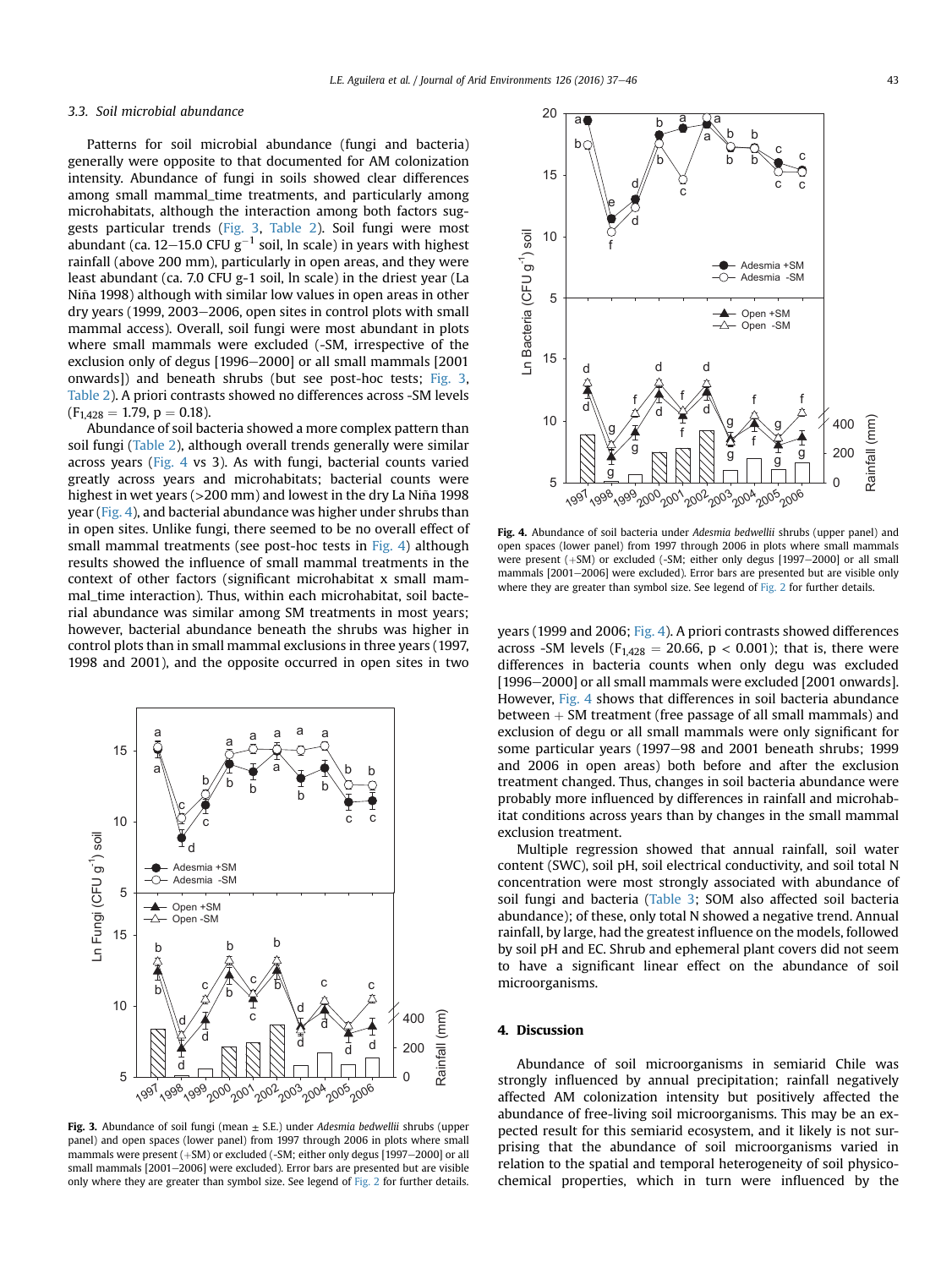distribution of vegetation. Somewhat unexpected, however, is the overriding influence that small mammals had in modulating responses of soil microbiota to these more immediate influences, and we believe this underscores the importance of long-term studies incorporating diverse facets of ecosystem structure and function.

# 4.1. Soil physiochemical characteristics across microhabitats and years

Similar to many other arid and semiarid environments, our system was characterized by large temporal variation in annual rainfall and, to a lesser extent, in soil physiochemical characteristics ([Ward, 2009; Whitford, 2002\)](#page-9-0). Nutrient concentrations and SOM content generally were greater beneath shrubs than in open sites. Thus, as in many drylands, accumulation of litter and soil organic matter, and the milder microclimatic conditions under the shade of shrubs, can lead to hubs of soil fertility beneath their canopies and the development of "resource islands" ([Pugnaire et al., 2011;](#page-9-0) [Reynolds et al., 1999; Schlesinger et al., 1996](#page-9-0)).

As expected, rainfall and soil water content were correlated; nonetheless, temporal dynamics of soil nutrient concentration was not related with soil water content. Soils in the Fray Jorge LTSER are loamy with 85% sand [\(Aguilera et al., 1999\)](#page-8-0) and thus, soil water holding capacity is low and infiltration to relatively deep soil profiles is high. However, because nutrients accumulate in the first centimeters of soil [\(Reynolds et al., 1999; Whitford, 2002\)](#page-9-0), the effect of soil water content on nutrient dynamics given this soil texture may be relatively small compared to more finely textured soils ([Ward, 2009](#page-9-0)). We also recognize that measuring soil water content only once at the end of the rainy season captures shorterterm variation within the year, likely reducing our ability to detect an important role of soil water. Nonetheless, in semiarid environments, abiotically driven decomposition of litter and SOM can decouple biogeochemical cycles from water availability ([Austin,](#page-9-0) [2011\)](#page-9-0). Soil N concentration was lower during prolonged periods of high rainfall (e.g.,  $2000-2002$ ) compared to other years. Higher N immobilization into microbial or plant biomass during consecutive high rainfall years might lead to depletion of soil N (Gutiérrez and [Whitford, 1987](#page-9-0)). In fact, in our study, both abundance of soil microbes and cover of ephemeral plants were positively associated with rainfall (Appendix 3, Table S4). However, leaching of soluble nutrients (e.g., nitrate- and salts to deeper soil profiles) may have played a role as well, which may explain the neutral to relatively acidic soil pH and the lower soil conductivity during rainy years. Moreover, soil excavation and mixing may have stimulated N mineralization of soil samples, particularly in dry years ([Raison](#page-9-0) [et al., 1987;](#page-9-0) but note that we measured total N content). Overall, in our study, comparisons of soil N across years with contrasting rainfall should be made with caution.

# 4.2. AM colonization intensity

Arbuscular mycorrhizae enable plants to extract nutrients even from solid inorganic particles in very poor soils, and are important for sustaining plant growth in harsh environments [\(Allen, 2007;](#page-8-0) [Barea et al., 2011](#page-8-0)). Under dry conditions they may help alleviate water deficit for host plants by increasing the rhizosphere absorbing surface via fungi mycelia [\(Allen, 2007\)](#page-8-0). Overall, plant-AM interactions are considered to be critical drivers of plant commu-nity responses to variation in rainfall ([Zobel and](#page-9-0) [Opik, 2014](#page-9-0)), although long-term studies with field plant communities subjected to different drought conditions are still needed [\(Mohan et al., 2014\)](#page-9-0).

Our long-term study showed that AM colonization of roots of both shrub and ephemeral plants was lowest during rainy years, particularly in years with annual rainfall greater than 200 mm (ca. 1.6 times the mean annual rainfall in this area), whereas it was highest during dry years. Moreover, rainfall was the main factor affecting AM abundance in our system. Cumulatively, these observations suggest that, as in other semiarid ecosystems, mycorrhizae in our system play an important role in improving the resilience of plant communities against environment stresses, including nutrient deficiency and drought [\(Barea et al., 2011\)](#page-9-0). However, during wet years when more water and nutrients are available for plants (both ephemerals and perennials), the costs for the host plant (e.g., in terms of C exchange to the fungus) may inhibit AM maintenance to some extent. This is in agreement with other studies that showed that AM abundance is inversely correlated with soil moisture ([Harnett and Wilson, 1999\)](#page-9-0) and with a recent meta-analysis ([Kivlin et al., 2013](#page-9-0)) that showed that AM significantly increased plant growth in drought conditions, alleviating the negative effects of water deficit on plant growth. To our knowledge this may be the first long-term field study that documents so clearly the impact of interannual variation in rainfall on a highly dynamic AM colonization intensity in desert plant communities.

Results also showed that soil characteristics were important in predicting AM abundance, particularly pH and P concentration that were positively associated with AM colonization intensity; in contrast, total N concentration showed a marginally negative effect on AM colonization intensity. Soil pH values ranged over a unit (e.g., between pH 6.2 and 7.3) and, while this is a broad range, other studies showing differential responses of AM colonization to soil pH usually report even wider pH ranges (e.g., between pH 4 [acid soils] and pH 8 [alkaline soils]; [Rousk et al., 2009](#page-9-0)). In our P-limited system, it is likely that slight changes in pH may influence P availability, which increases in alkaline soils; in contrast, in mildly acidic soils ( $pH < 6.0$ ), P may precipitate with Al or Fe, becoming unavailable for plants [\(Brady and Weil, 2008\)](#page-9-0). Nonetheless, most studies showing changes in AM colonization as a function of P concentration report negative or no relationship between AM abundance and P concentration ([Smith et al., 2011; Soudzilovskaia](#page-9-0) [et al., 2015](#page-9-0) and cites therein).

Finally, few studies have analyzed whether plant-AM mutualisms may be influenced by the presence of organisms from higher trophic levels. At our site, the presence of small mammals (mostly herbivores foraging on ephemeral plants) positively influenced AM colonization of roots, particularly of the ephemeral plant community, yet had negligible effects on soil physicochemical properties. There may be two explanations for this positive AM-small mammal interaction; either it is a response of the plant community to herbivory or disturbance ([Barea et al., 2011\)](#page-9-0), or small mammals may have served as successful AM spore dispersers, either externally as spores attach to their fur while foraging (mainly ephemerals) or digging burrows (ectozoochorus dispersal), or internally (endozoochorous dispersal); it is acknowledged that mycophagy by mammals, particularly ectomycorrhizal fungi, can be a key dispersal mechanism (e.g., Nuñez et al., 2013; Wood et al., 2015). [Godfrey \(1957\)](#page-9-0) showed successful endozoochorous dispersal by rodents of spores of the AM fungi Endogone sp., and [Warner et al.](#page-9-0) [\(1987\)](#page-9-0) reported dispersal of AM fungi by five species of mammals (including two rodents) from an arid ecosystem in southwestern Wyoming, USA, although the mechanisms were unclear. [Frank et al.](#page-9-0) [\(2009\)](#page-9-0) reported that dispersal of spores of AM fungi attached to the fur of some small mammal species may be a key factor in the successful establishment of Quercus garryana tree seedlings in North America. Finally, [Wood et al. \(2015\)](#page-9-0) showed that exotic herbivores from North America and Australia facilitate the dispersion of non-native ectomycorrhizal fungi (via endozoochorous dispersal) that facilitate the establishment of North American pines in New Zealand; in contrast, native trees were not colonized by these ectomycorrhizal fungi. Our results appear to concur with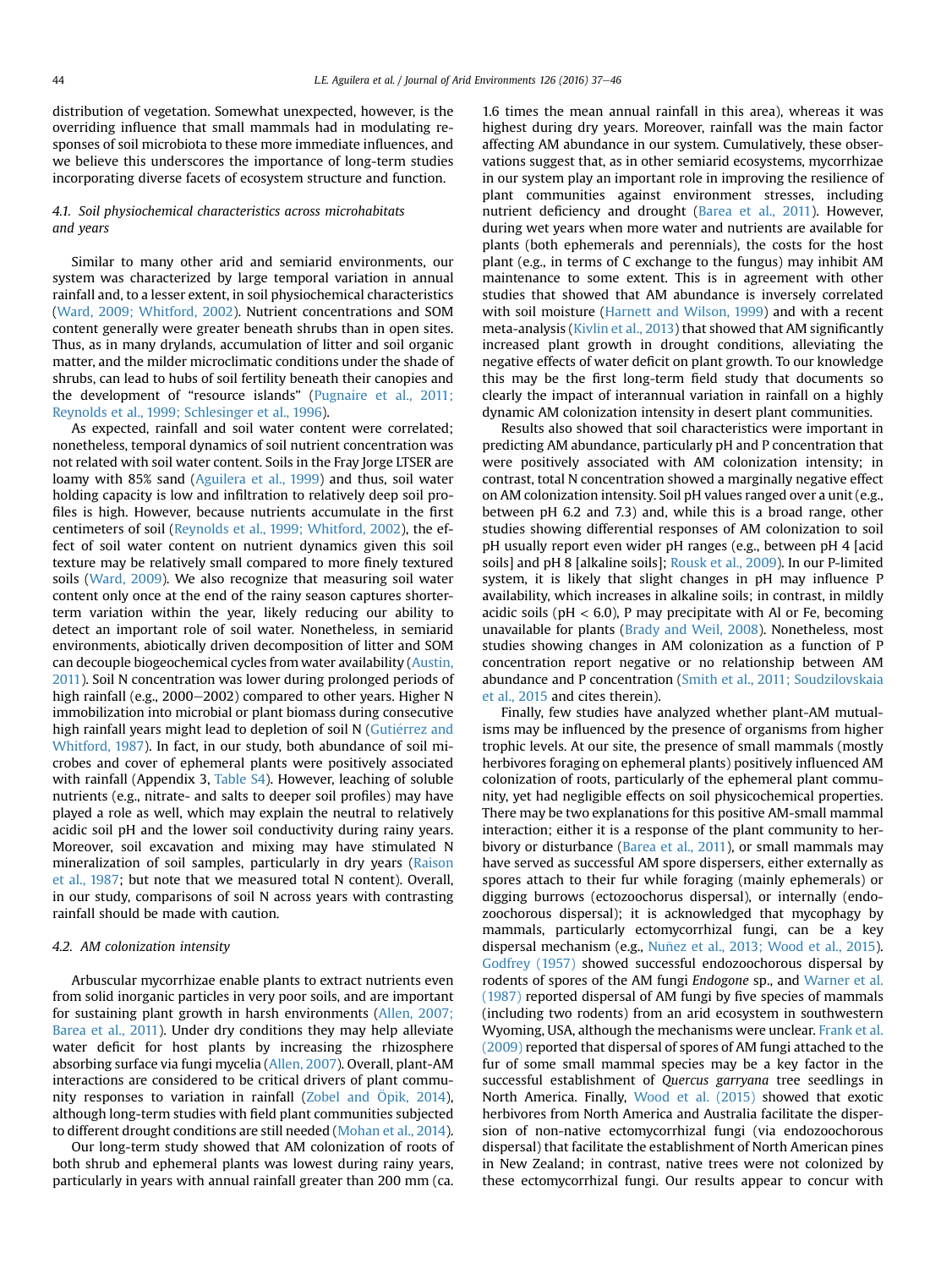<span id="page-8-0"></span>these studies; small mammals in our system evidently disperse AM spores, either by epizoochory, likely acquiring these while foraging or digging burrows, or by endozoochory as they forage on roots and the attached soil.

# 4.3. Soil fungi and bacteria abundance

The community of soil bacteria and, to a lesser extent, the freeliving soil fungal community analyzed in our study are key drivers of litter and soil organic matter decomposition, and soil bacteria drive nutrient mineralization (Aguilera et al., 1999), thereby playing an important role releasing nutrients that can be taken up by plants. Control of carbon and nutrient cycling in arid ecosystems has been attributed mainly to water availability (and its pulsed nature) which ultimately controls plant productivity and the soil biota responsible for litter and SOM decomposition ([Austin et al.,](#page-9-0) [2004; Noy-Meir, 1973; Whitford, 2002](#page-9-0)). However, photodegradation of aboveground litter and the spatial heterogeneity as a modulator of soil biotic responses to water availability may also have been important [\(Austin, 2011](#page-9-0)). Our results showed that soil fungi and bacteria were more abundant during wet years, particularly in very high-rainfall ones, and that soil water availability, SOM, and pH had a positive effect on the abundance of soil microorganisms. Similar patterns have been reported from many other semiarid ecosystems [\(Austin et al., 2004; Hu et al., 2014\)](#page-9-0). In the Chihuahuan Desert, pulses of water due to simulated rainfall provoked a rapid response and increase in soil microbial activity ([Parker et al., 1984\)](#page-9-0); indeed, the temporal fluctuation of soil water was the only abiotic factor in this desert that significantly influenced the number of soil microorganisms [\(Herman et al., 1994\)](#page-9-0).

Many studies have documented a positive relation between soil N concentration and soil microbial growth in arid ecosystems (e.g., [Chinnadurai et al., 2014; Housman et al., 2007\)](#page-9-0). In addition, the shrub cover that acts as a nutrient resource island here [\(Pugnaire](#page-9-0) [et al., 2011; Reynolds et al., 1999; Schlesinger et al., 1996\)](#page-9-0) likely hosts higher microbial abundance and activity than the relatively nutrient-poor open spaces between shrubs (Aguilera et al., 1999; Goberna et al., 2007; Hortal et al., 2013). In our study all microorganisms were more abundant in soils beneath shrubs (relative to open areas) and soil microbial abundance fluctuated more in open areas than under shrub-resource islands. However, we also found a clear negative relation between soil microbial abundance and soil N which declined in wet years (but see exceptions in [Fig. 1,](#page-2-0) as 1997 for N). This negative relationship may reflect the long-term and community level soil N biogeochemical dynamics typical for waterpulsed ecosystems. As [Austin et al. \(2004\)](#page-9-0) noted, the accumulation of inorganic N in semiarid ecosystems usually occurs during dry periods, adding to the accumulation of organic soil N in the form of dead ephemeral plant biomass, litter, and the dead microbial community that thrives during wet conditions. This relationship may result in temporally separate periods of maximum water and soil nutrient concentrations, both within and across years, with periods of high nutrient concentrations occurring when plants are either senescent or unable to respond to nutrient pulses ([Austin et al., 2004](#page-9-0); and references cited therein).

An unexpected and important result in our study was the effect of small mammals on the abundance of free-living soil microbes and the lack of a significant effect of shrub or ephemeral plant cover. In contrast to the trend observed with AM, there was a negative interaction between the abundance of small mammals and of soil fungi, a similar negative effect of small mammals on soil bacteria in open areas, but a positive interaction beneath Adesmia shrubs. This community of small mammals includes folivores, granivores, and omnivores that may preferentially feed in open areas, but they exhibit risk-sensitive foraging, avoiding open areas in general, and they usually burrow and defecate under the shrubs ([Lagos et al., 1995;](#page-9-0) and references cited therein). Small mammals are known to affect the structure and physicochemical characteristics of soils in deserts (e.g., [Whitford, 2002; Whitford and](#page-9-0) [Steinberger, 2010; Kelt, 2011](#page-9-0)), and although we did not clearly trace these soil changes, they may have positively influenced soil bacteria at our site. Nonetheless, further studies are needed to better understand the direct and indirect effects of small mammals on the soil biota in this ecosystem.

In conclusion, the abundance of belowground microorganisms in a semiarid shrubland in north-central Chile was influenced primarily by variation in annual rainfall and both the spatial and temporal heterogeneity in soil resources; open areas with low cover of ephemeral plants were relatively poor in resources relative to resource islands beneath the canopy of A. bedwellii. These dynamics were modulated by the presence of the small mammal community which influenced plant-AM associations as well as the abundance of soil fungi and soil bacteria. In dry years with low primary productivity and vegetative cover, plant-AM associations were more extensive for both ephemeral and perennial plant species, suggesting a mutualistic association during drought periods that may contribute to alleviate water deficits and environmental stress for the host plant. During wet years an increase in the abundance of free-living soil microorganisms was likely responsible for the decomposition of litter and soil organic matter, and for nutrient mineralization. This pulse of nutrients and soil water may sustain the high ephemeral plant cover observed in this semiarid community during ENSO wet years. The spatial and temporal heterogeneity of resources and activity of small mammals may have an overriding importance as modulators of belowground biotic responses in this semiarid ecosystem. These observations underscore the importance of long-term field research but also emphasize the need for further research on aboveground/belowground dynamics in arid regions. In the face of global climate change and desertification, better understanding of the factors governing nutrient cycling in arid lands should be a high priority for ecologists.

### Acknowledgements

We thank D. Hiriart and J. Molina for their assistance in the field and in the lab performing microbial analyses. We are grateful to the Corporación Nacional Forestal (CONAF) from the IV Región for assistance at Bosque Fray Jorge National Park. This work was funded by grants from FONDECYT 1970576, 1000041, and 1030225 and the US National Science Foundation (most recently, NSF-LTREB DEB 1456729 to DAK and PLM) and DIULS 2004 to LA. CA was granted with a postdoctoral fellowship from the Institute of Ecology and Biodiversity with the financial support of contract ICM P05-002, a RyC contract (RYC-2012-12277) and grant (CGL2014-59010-R) from the Spanish Government.

#### Appendix A. Supplementary data

Supplementary data related to this article can be found at [http://](http://dx.doi.org/10.1016/j.jaridenv.2015.11.013) [dx.doi.org/10.1016/j.jaridenv.2015.11.013.](http://dx.doi.org/10.1016/j.jaridenv.2015.11.013)

#### References

- [Aguiar, M.R., Sala, O.E., 1999. Patch structure, dynamics and implications for func](http://refhub.elsevier.com/S0140-1963(15)30099-9/sref1)[tioning of arid ecosystems. Trends Ecol. Evol. 14, 273](http://refhub.elsevier.com/S0140-1963(15)30099-9/sref1)-[277.](http://refhub.elsevier.com/S0140-1963(15)30099-9/sref1)
- [Aguilera, L.E., Gutierrez, J.R., Meserve, P.L., 1999. Variation in soil micro-organisms](http://refhub.elsevier.com/S0140-1963(15)30099-9/sref2) [and nutrients underneath and outside the canopy of Adesmia bedwellii \(Pap](http://refhub.elsevier.com/S0140-1963(15)30099-9/sref2)[ilionaceae\) shrubs in arid coastal Chile following drought and above average](http://refhub.elsevier.com/S0140-1963(15)30099-9/sref2) rainfall. J. Arid Environ.  $42, 61-70$  $42, 61-70$ .
- [Allen, M.F., 2007. Mycorrhizal fungi: highways for water and nutrients in arid soils.](http://refhub.elsevier.com/S0140-1963(15)30099-9/sref3) [Vadose Zone J. 6, 291](http://refhub.elsevier.com/S0140-1963(15)30099-9/sref3)-[297.](http://refhub.elsevier.com/S0140-1963(15)30099-9/sref3)
- [Anderson, C.B., Likens, G.E., Rozzi, R., Guti](http://refhub.elsevier.com/S0140-1963(15)30099-9/sref4)é[rrez, J.R., Armesto, J.J., Poole, A., 2008.](http://refhub.elsevier.com/S0140-1963(15)30099-9/sref4)